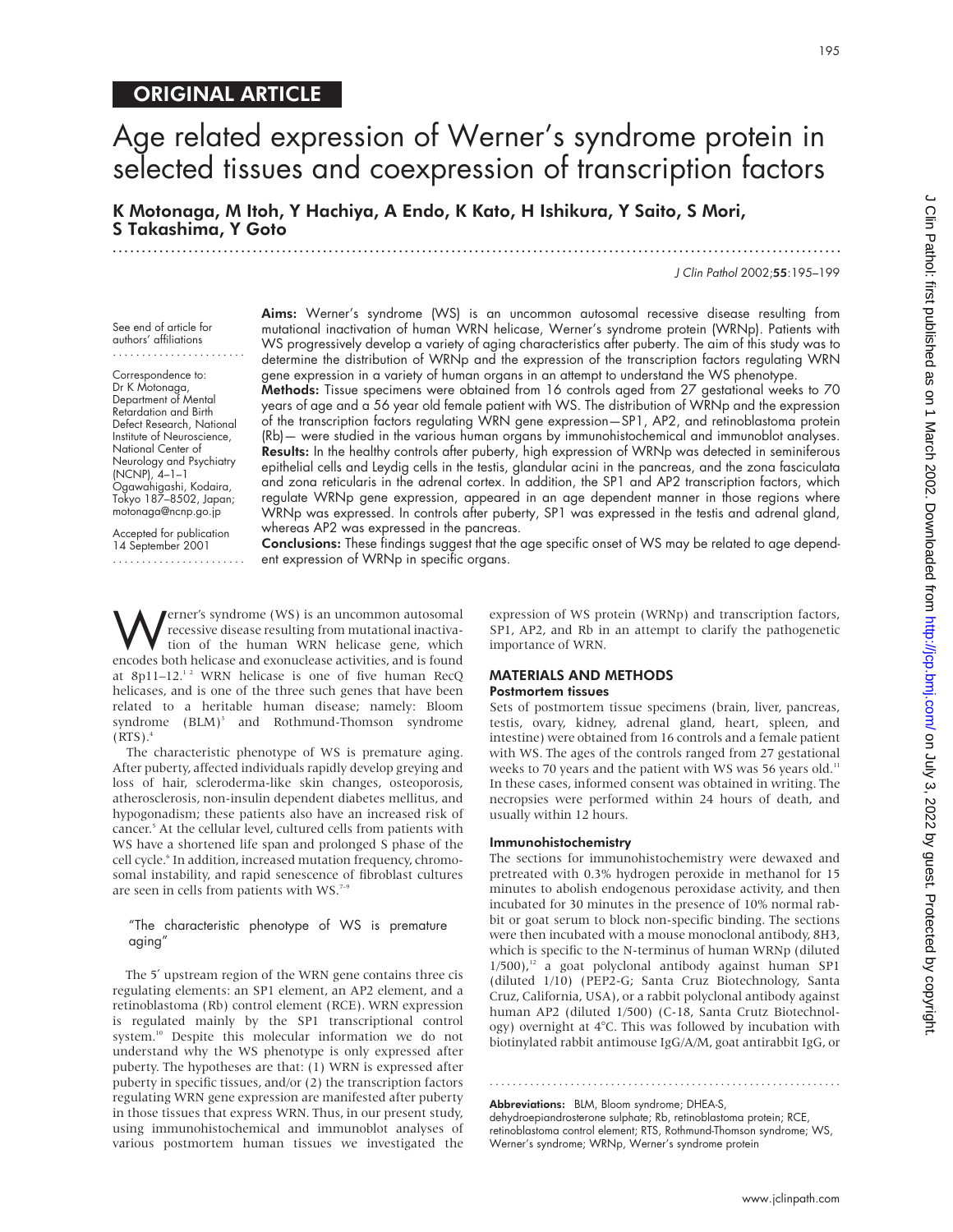

Figure 1 Immunoperoxidase staining of the organs, showing age dependent changes in Werner's protein (WRNp) immunoreactivity. Pancreas at (A) 11 years and (D) 32 years; seminiferous tubules in the testis at (B) 11 years and (E) 32 years; cortex of the adrenal gland at (C) 11 years and (F) 32 years. Arrows indicate the WRNp positive cells. F, zona fasciculata; R, zona reticularis. Scale bar, l µm.

rabbit antigoat IgG (Nichirei, Tokyo, Japan), respectively, for one hour at room temperature and then incubation with peroxidase conjugated streptavidin (Nichirei) for 30 minutes at room temperature. After using the TSA Plus kit (NEN Life Products, Boston, Massachusetts, USA), the immunoproducts were visualised by the addition of 0.02M diaminobenzidine tetrahydrochloride in 0.05M Tris buffer, pH 7.6, containing 0.006% hydrogen peroxide. Nuclei were counterstained with haematoxylin. The detailed procedures for preparing the monoclonal antibody 8H3, and its biochemical and immunocytochemical characterisation, have been published elsewhere.<sup>12 13</sup> In addition, all specimens were stained with haematoxylin and eosin as a routine examination.

# Immunoblot analysis

Frozen sections of frontal lobes, pancreas, and kidney from the controls aged 27 gestational weeks, 11 years, and 64 years were used for nuclear and cytoplasmic protein extraction. The samples were thawed and homogenised in the buffer from the nuclear and cytoplasmic extraction reagents kit (Pierce, Rockford, Illinois, USA), according to the manufacturer's instructions. After the protein concentration was measured, the samples were incubated for two minutes at 95°C. The protein samples were separated by 7.5% polyacrylamide gel electrophoresis and then transferred electrophoretically to a polyvinylidene difluoride membrane (Immobilon; Millipore, Bedford, Massachusetts, USA). The membrane was incubated overnight at 4°C with primary antibody against human WRNp

diluted 1/1000, followed by antimouse IgG and horseradish peroxidase labelled whole antibody diluted 1/5000 (Amersham Pharmacia Biotech, Amersham, Buckinghamshire, UK). The colour was developed with the aid of an ECL kit (Amersham Pharmacia Biotech).

# RESULTS

# Immunohistochemistry to detect WRNp and relevant transcription factors in human tissues

We examined the expression of WRNp in brain, liver, pancreas, testis, ovary, kidney, adrenal gland, heart, spleen, and intestine obtained from controls of various ages by immunohistochemical analyses. Immunoreactivity for WRNp was not detected in the organs from the controls during the neonatal period and childhood (fig 1A, B, C). Appreciable amounts of WRNp first appeared in selective tissues—such as glandular acini of the pancreas, seminiferous epithelial cells and Leydig cells in the testis, and the zona fasciculata and zona reticularis in the adrenal cortex—from the age of 17 in controls, and was detected persistently after adolescence (fig 1D, E, F). However, immunoreactivity for WRNp was not detected in the other organs at all ages. WRNp was not detected in these organs from the 56 year old female patient with WS (data not shown).

Next, we studied the expression of the transcription factors regulating WRN gene expression in the pancreas, adrenal gland, and testis by means of immunostaining. SP1 and AP2 could not be detected in the tissues from young controls (fig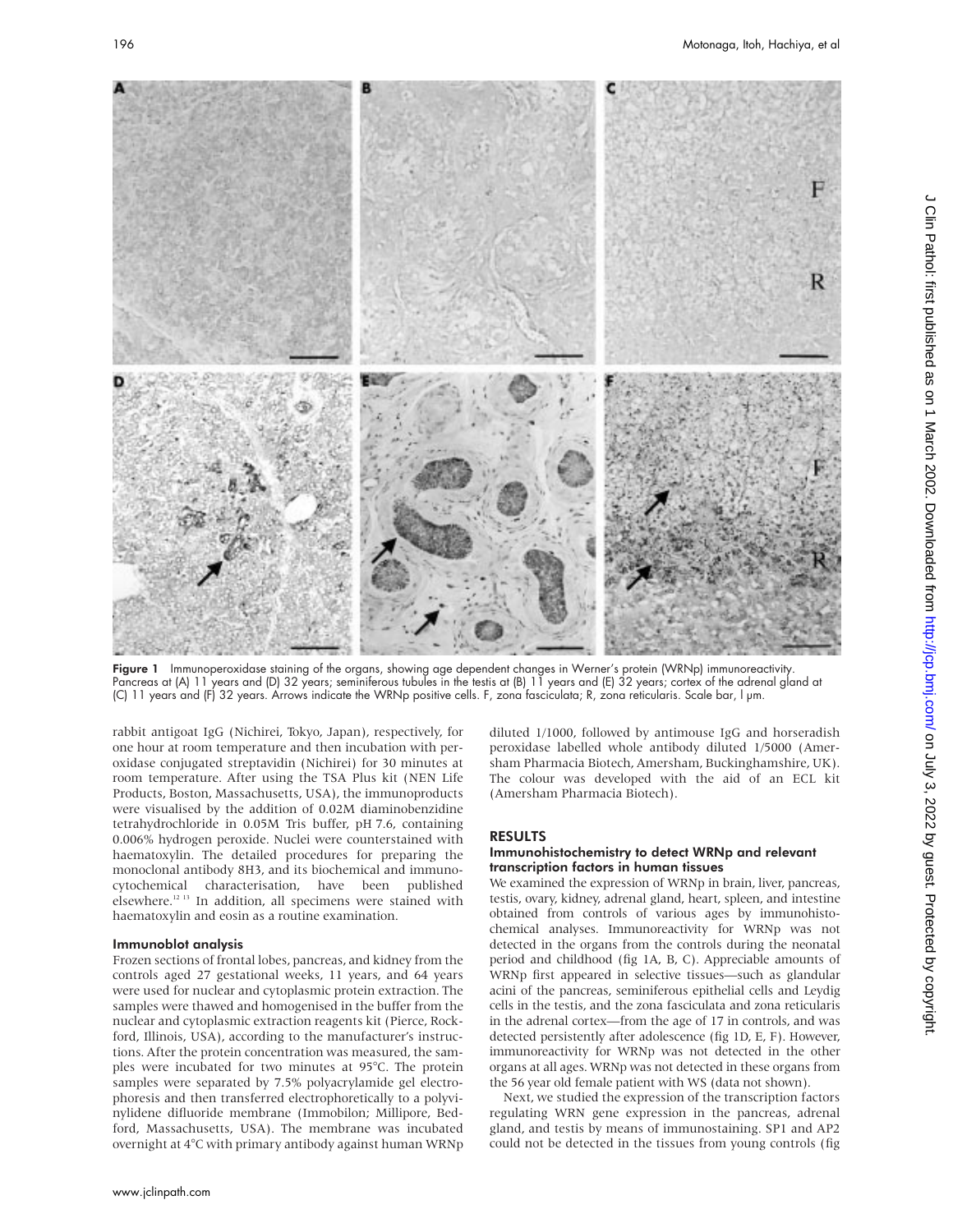

**Figure 2** Immunoperoxidase staining of the organs, showing age dependent changes in SP1 immunoreactivity. Pancreas at (A) 11 years and (D) 32 years; seminiferous tubules in the testis at (B) 11 years and (E) 32 years; cortex of the adrenal gland at (C) 11 years and (F) 32 years. Arrows indicate SP1 positive cells. F, zona fasciculata; R, zona reticularis. Scale bar, I µm.

2A, B, C and 3A, B, C), whereas SP1 was seen in seminiferous epithelial cells and Leydig cells in the testis (fig 2E) and the zona fasciculata and zona reticularis in the adrenal cortex (fig 2F), but not in the glandular acini of the pancreas (fig 2D) from controls after puberty. Immunoreactivity for AP2 was detected in the glandular acini of the pancreas (fig 3D), but not in the seminiferous epithelial cells and Leydig cells in the testis (fig 3E), or in the zona fasciculata and zona reticularis in the adrenal gland (fig 3F) from controls after puberty. In contrast, immunoreactivity for the Rb protein was not seen in the pancreas, adrenal cortex, or testis at all stages (data not shown).

## Immunoblot analysis for WRNp in tissues from young and old healthy subjects

Immunoblot analysis showed that WRNp was abundant in the cytosol fraction of the pancreas from a 64 year old control (fig 4; lane 8). In contrast, bands were not detected in the cytosol fraction from young controls (fig 4; lanes 1–6) and in the frontal lobe and the kidney from the 64 year old control (fig 4; lanes 7, 9). Surprisingly, the WRNp specific bands were not detected in the nuclear fraction from all controls when 50  $\mu$ g of nuclear protein was used (data not shown).

# **DISCUSSION**

In our study, we first demonstrated the age related expression of WRN in selected tissues and the simultaneous expression of some transcription factors involved in the upregulation of the WRN gene. High expression of WRNp after puberty was seen in the seminiferous epithelial cells and Leydig cells in the testis, glandular acini in the pancreas, and the zona fasciculata and zona reticularis of the adrenal cortex in controls. Immunoblot analyses also showed that WRNp appeared in these tissues after puberty. We found that WRNp was abundant in the cytosol obtained from the frozen specimens; this expression pattern implies that WRNp has a dual nuclear and cytoplasmic localisation in the cell. It has been reported that p53 is stored in the cytoplasm, closely associated with the cytoskeletal actin filaments, and that some of this p53 moves into the nucleus to initiate gene activation in resting fibroblasts.<sup>14</sup> On the basis of this evidence, we speculate that WRNp is stored in the cytoplasm and some of the WRNp moves into the nucleus for DNA repair. The expression profiles of the five human RecQ helicases differ. As measured by northern blot analysis, the WRN gene is expressed highly in the pancreas and the testis, whereas the BLM gene is expressed predominantly in the thymus and the testis, like the RTS helicase gene. The RecQl gene appears to be expressed ubiquitously, like RecQ5.15 The present immunological results with WRNp are in good agreement with those previously published by Kitao *et al* using northern blot analysis.15

"We speculate that Werner's syndrome protein is stored in the cytoplasm and some of this protein moves into the nucleus for DNA repair"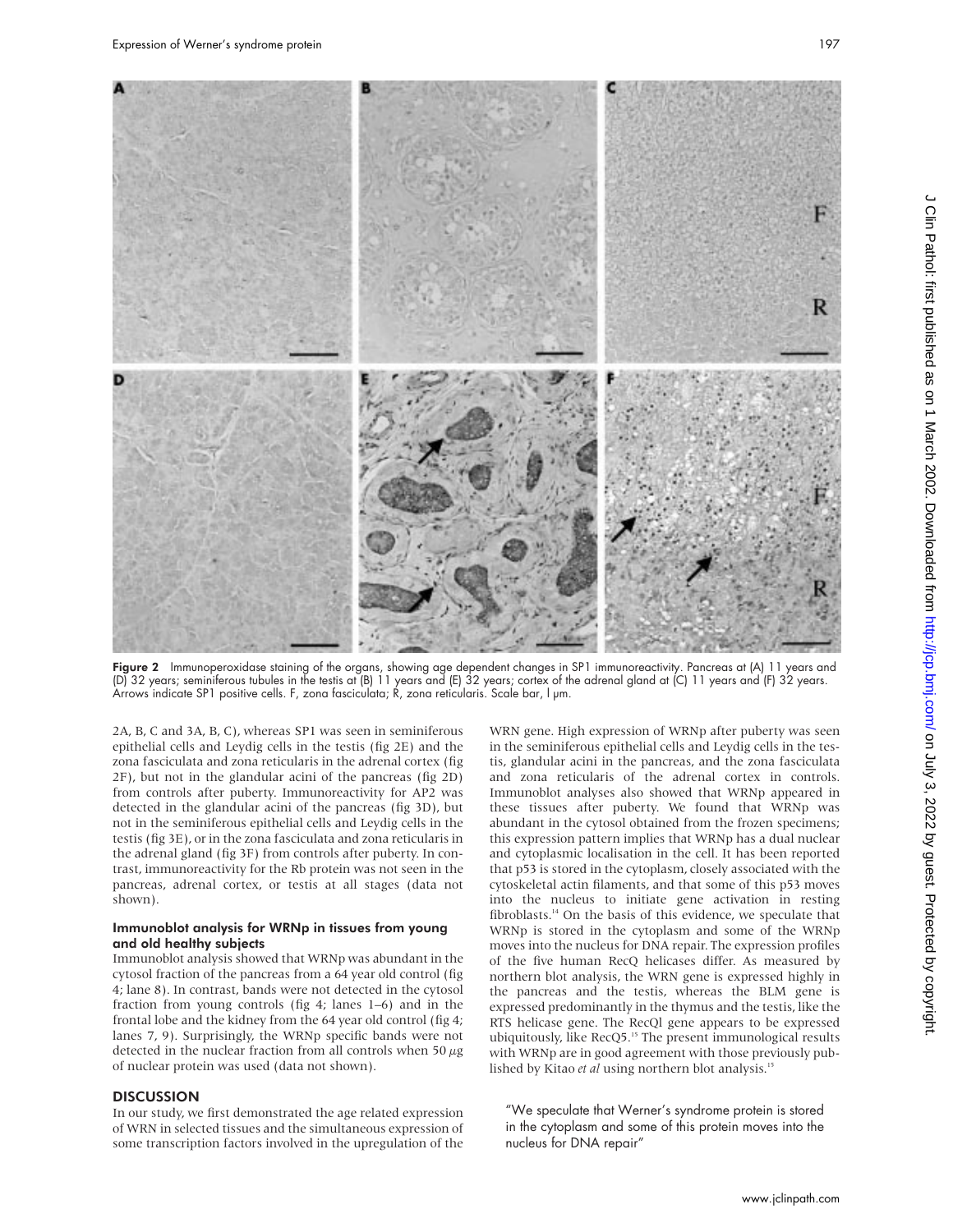

Figure 3 Immunoperoxidase staining of the organs, showing age dependent changes in AP2 immunoreactivity. Pancreas at (A) 11 years and (D) 32 years; seminiferous tubules in the testis at (B) 11 years and (E) 32 years; cortex of the adrenal gland at (C) 11 years and (F) 32 years. Arrows indicate AP2 positive cells. F, zona fasciculata; R, zona reticularis. Scale bar, l µm.



Figure 4 Immunoblot of cytosol extracts probed with the anti-WRNp antibody, showing age dependent changes in Werner's protein (WRNp) immunoreactivity. Lanes 1–3, tissues from the control subject at 27 gestational weeks: frontal lobe (lane 1), pancreas (lane 2), kidney (lane 3); lanes 4–6, tissues from the 11 year old control subject: frontal lobe (lane 4), pancreas (lane 5), kidney (lane 6); lanes 7–9, tissues from the 64 year old control subject: frontal lobe (lane 7), pancreas (lane 8), kidney (lane 9). Antiserum demonstrated the presence of the 170 kDa WRNp in the pancreas from the 64 year old control subject. An aliquot of 50 µg of extracted protein was applied to each lane. The lower figure shows immunoblot analysis of actin as a control for loading.

We demonstrated that the SP1 and AP2 transcription factors, which regulate WRN gene expression, also appeared in an age dependent manner in the regions where WRNp was expressed. In the controls after puberty, SP1 was expressed in the seminiferous epithelial cells and Leydig cells of the testis, and in the zona fasciculata and zona reticularis of the adrenal cortex, whereas AP2 was expressed in the glandular acini of the pancreas. These findings suggest that the copy number of these transcription factors is also increased after puberty, resulting in the upregulation of WRN gene expression.

It is noticeable that those organs that express high amounts of WRNp are also responsible for the secretion of sex hormones (androgen and testosterone). The sex hormonal disturbances seen in aging occur together with a decrease in the secretion of androgen and oestrogen in the testicles. An important decrease in adrenal androgen secretion has been noted in both sexes. These hormonal disturbances are thought to promote aging, especially in bone, muscle, skin, and mucous membranes.<sup>16</sup> Testosterone, which is not only responsible for the development of male secondary sexual characteristics at puberty, but is also essential for the continued function of the seminiferous epithelium, is the principal hormone secreted by Leydig cells. The zona fasciculata and the zona reticularis are thought to be responsible for the secretion of androgens. In the patient with WS, the lack of WRN gene expression in the Leydig cells, zona fasciculata, and zona reticularis may cause an accelerated cellular senescence as a result of a reduction in androgen and testosterone secretion. In fact, in the patient with WS, microscopic examination revealed atrophy of the zona fasciculata and zona reticularis, which was more pronounced than that seen in the older control patients.

To determine whether there was a disturbance of sex hormonal secretions in the patient with WS, we analysed the concentration of dehydroepiandrosterone (DHEA) in blood from this patient when she was admitted to our hospital.